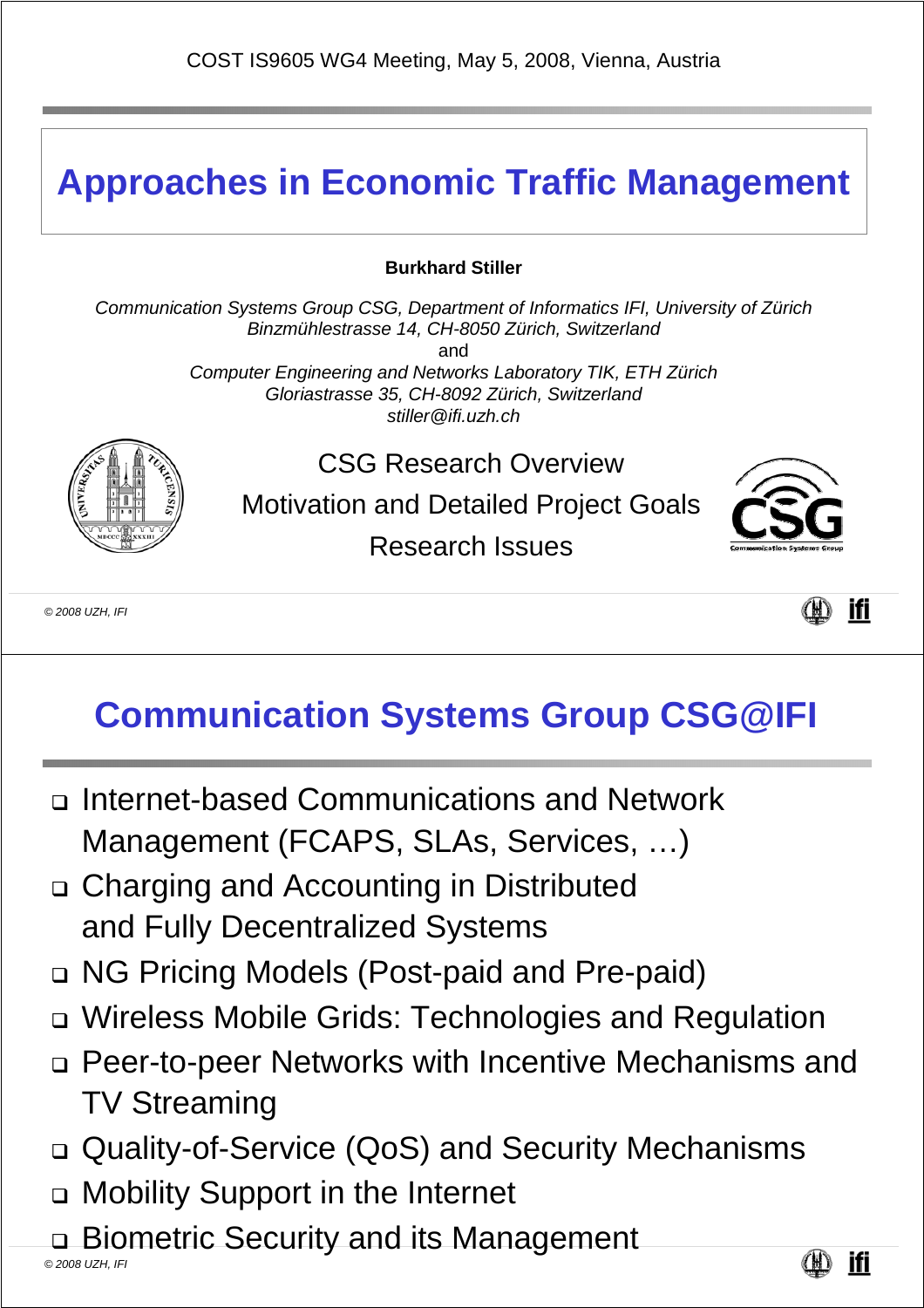## **People and Projects**

|                       | <b>People</b>                                    | <b>Projects</b>                               |  |  |  |  |
|-----------------------|--------------------------------------------------|-----------------------------------------------|--|--|--|--|
| <b>Head of Group:</b> | <b>Prof. Dr. Burkhard Stiller</b>                | <b>BioLANCC</b>                               |  |  |  |  |
| <b>Secretary:</b>     | <b>Evelyne Berger</b>                            | <b>Daidalos II</b><br>п                       |  |  |  |  |
|                       | Julia Breddermann                                | <b>COST 290 (Management in Wireless)</b><br>п |  |  |  |  |
| <b>Post-docs:</b>     | Dr. David Hausheer                               | <b>Multimedia Networks)</b>                   |  |  |  |  |
|                       | Dr. Hasan                                        | <b>EMANICS</b>                                |  |  |  |  |
| <b>Ph.D Students:</b> | <b>Fabio Hecht</b>                               | <b>EC-GIN</b>                                 |  |  |  |  |
|                       | <b>Gragor Schaffrath</b>                         | <b>COST 605 (A Telecommunications</b><br>п    |  |  |  |  |
|                       | <b>Thomas Bocek</b>                              | <b>Economics COST Network)</b>                |  |  |  |  |
|                       | <b>Martin Waldburger</b>                         | <b>SmoothIT</b>                               |  |  |  |  |
|                       | <b>Peter Racz</b>                                | <b>DaSAHIT</b><br>п                           |  |  |  |  |
|                       | <b>Cristian Morariu</b><br><b>Thierry Kramis</b> | <b>SCRIPT</b>                                 |  |  |  |  |
| <b>Researcher:</b>    | <b>Peter Ming</b>                                | <b>Akogrimo (just finished)</b>               |  |  |  |  |
| © 2008 UZH, IFI       |                                                  |                                               |  |  |  |  |

## **Motivation**

- □ To develop solutions for technology and people/organizations on *Economic Traffic Management* by
	- Networking architecture aspects
	- Economic, business, and risk aspects
	- Partially regulatory and legal aspects
- To **provide enhanced network management** tasks for integrated Internet & telecommunication networks
- To **enhance solutions' efficiency** in the field of telecommunication economics and respective
- To **combine technology with real-life requirements**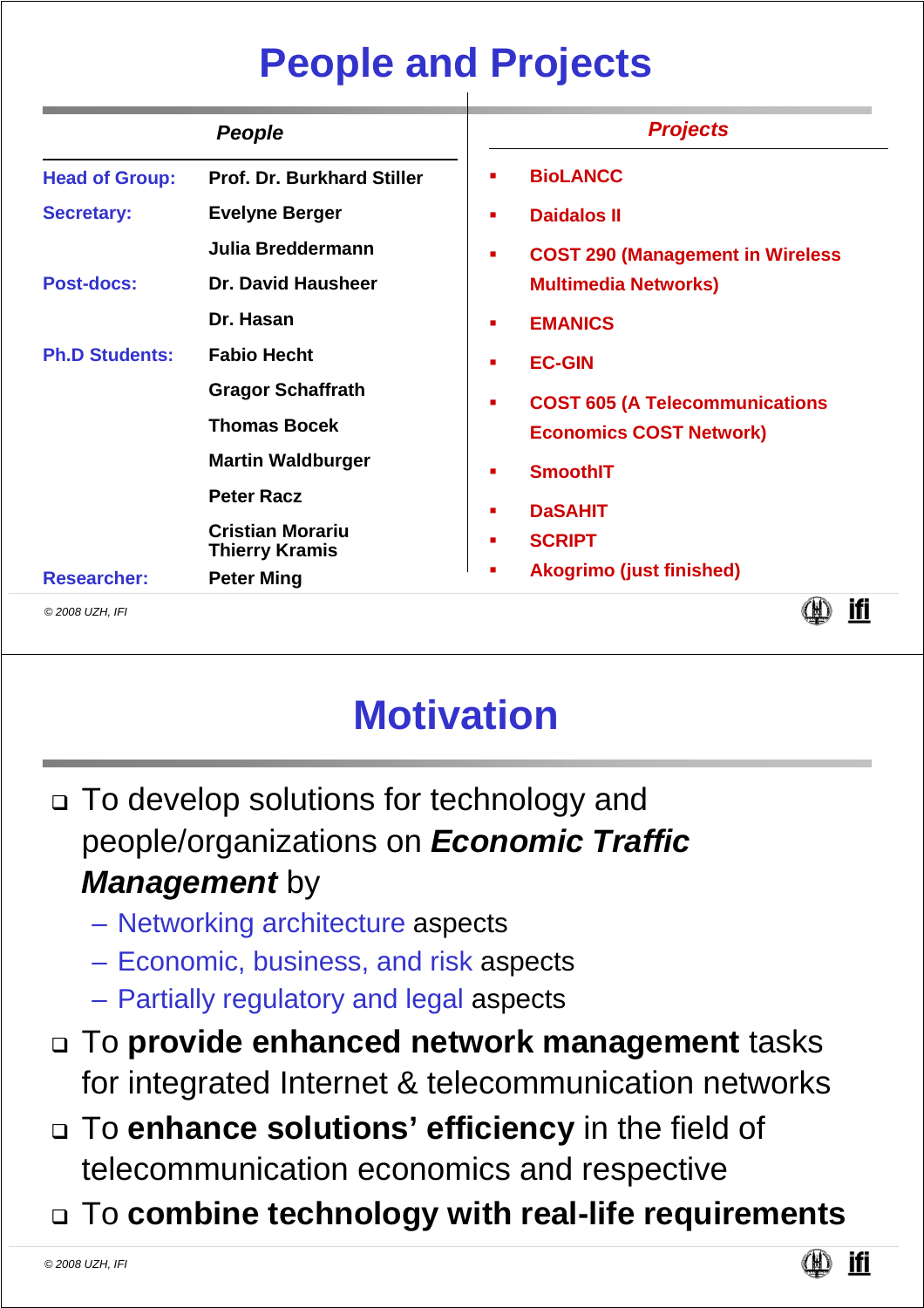# **Economic Traffic Management (SmoothIT)**

#### □ Requirements

- To **classify** key application areas and applications in overlay networks
- To specify overlay application **requirements** on packet-based networks
- □ Engineering and Test-bed Integration
	- To determine key engineering requirements for measurements, **accounting, and charging of overlay applications**
	- To **develop** a flexible networking protocol and systems architecture in support of overlay ETM mechanisms
	- To evaluate and select existing software components and protocol modules for their application in overlay management; to develop missing components
	- To make the ETM approach, transparently usable for multiple competing and cooperating ISPs and telcos, **secure and scalable**

### Trial Integration and Assessment

- To determine **detailed parameterizations**, applications, and
- <sub>©2008 ∪zн, /</sub>çonfigurations for the internal trial

ifi 

## **Service Level Agreement Management**

- Communications services are purchased for several years based on traditional competitive bidding
	- Multi-party Service Level Agreements (SLA)
	- Automatic determination of legal domains
	- Authentication, signaling, and privacy
	- Role of telecommunication providers (telco) in internetworking scenarios via SLAs
		- A bit is a bit is a bit content is content is content
	- Integral focus on related legal aspects/liabilities

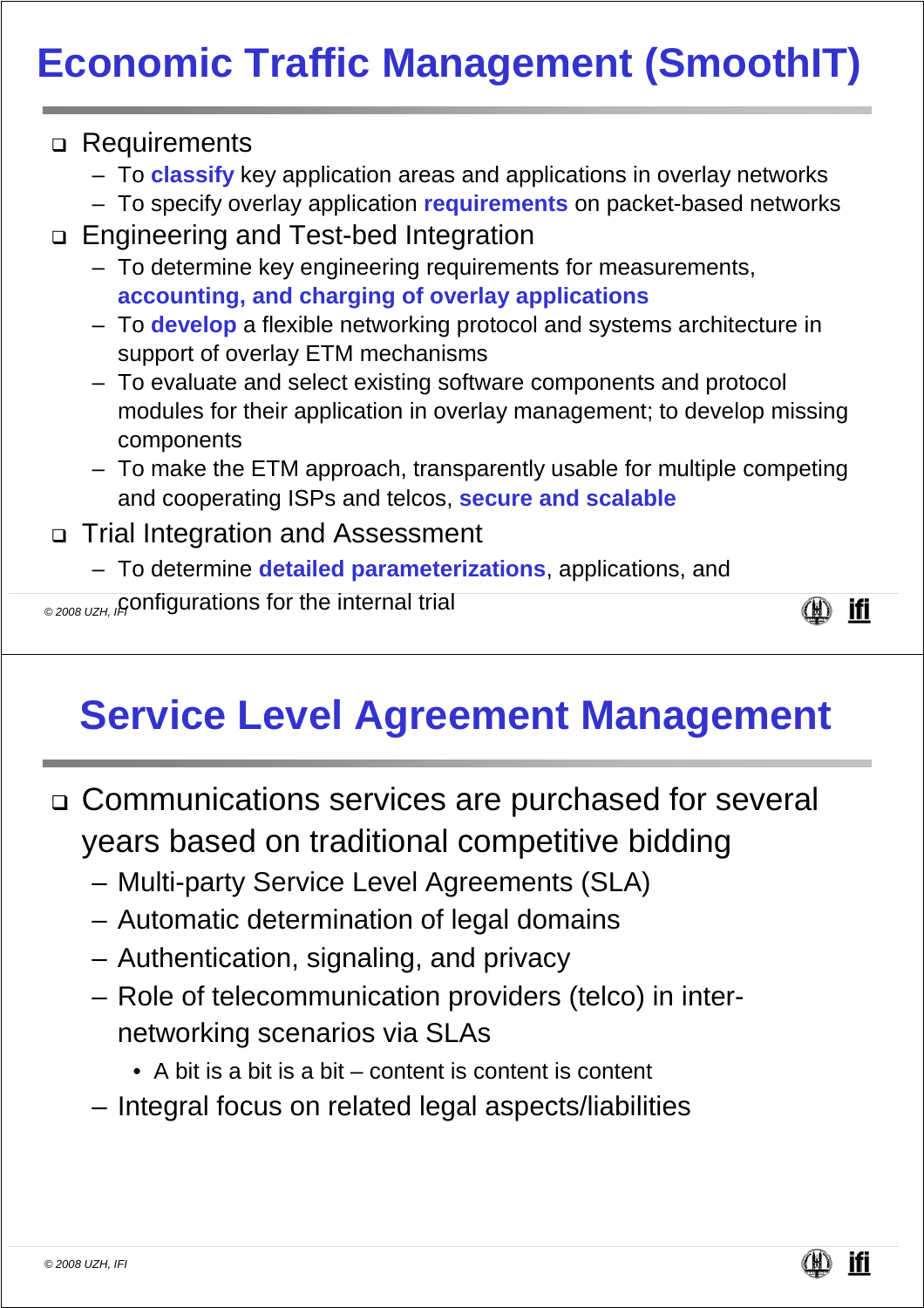## **Nature of a Mobile Grid: Tech. Comparison**

|                          | Category              | CPU(1) | Decentralization<br>Goal<br>Design<br>$\widehat{\alpha}$<br>as | $\widehat{\mathcal{C}}$<br>End-to-end<br>Connectivity | Interoperability<br>(4) | $\overline{5}$<br>Transparency<br>Location | $\circledcirc$<br>Robustness | Standards <sub>(7)</sub> | Storage (8) |
|--------------------------|-----------------------|--------|----------------------------------------------------------------|-------------------------------------------------------|-------------------------|--------------------------------------------|------------------------------|--------------------------|-------------|
| Systems<br>Grid          | <b>Grid Computing</b> |        |                                                                |                                                       |                         |                                            |                              |                          |             |
|                          | Service Grid          |        |                                                                |                                                       |                         |                                            |                              |                          |             |
|                          | <b>Mobile Grid</b>    |        |                                                                |                                                       |                         |                                            |                              |                          |             |
| <b>SOA</b>               |                       |        |                                                                |                                                       |                         |                                            |                              |                          |             |
| P <sub>2</sub> P Systems |                       |        |                                                                |                                                       |                         |                                            |                              |                          |             |

| <b>Metric</b> | <b>Explanation</b>                                        | Legend:                                     |  |  |  |
|---------------|-----------------------------------------------------------|---------------------------------------------|--|--|--|
|               | Computational power exploitable by offered services       | • Green: relevant and                       |  |  |  |
| 2             | Fully decentralized system architecture envisaged         | existent                                    |  |  |  |
| 3             | Direct peer communicate, irrespective of nodes in between | • Grey: not relevant<br>• Orange: relevant, |  |  |  |
| 4             | Nodes of heterogeneous nature                             |                                             |  |  |  |
| 5             | Location information not bound to services                | however, not existent in                    |  |  |  |
| 6             | Prone to failure and system attacks                       | current designs or                          |  |  |  |
|               | Rely on open or widely accepted standards and protocols   | implementations                             |  |  |  |
| 8             | Storage capacity exploitable by offered services          |                                             |  |  |  |

*© 2008 UZH, IFI*



## **Scalable, Decentralized, and Real-time IP Traffic Analysis (SCRIPT)**

- Goal is to develop a scalable and decentralized architecture for collecting/analyzing IP flow records with the necessary level of accuracy in real-time.
	- Utilize resources of many nodes: collaboratively store/ process IP flow records (distributed, flexible, robust).
	- Develop mechanisms that will provide a high level of automation, self-configuration, and self-healing
	- Advantages
		- Possibility to gradually increase the flow collection and analysis capacities compared to a complete replacement of devices
		- Offering fast access to multiple-resolution aggregation of flow data
		- Applicable to real-time IP traffic analysis scenarios: flow accounting, flow path monitoring, and distributed intrusion detection systems